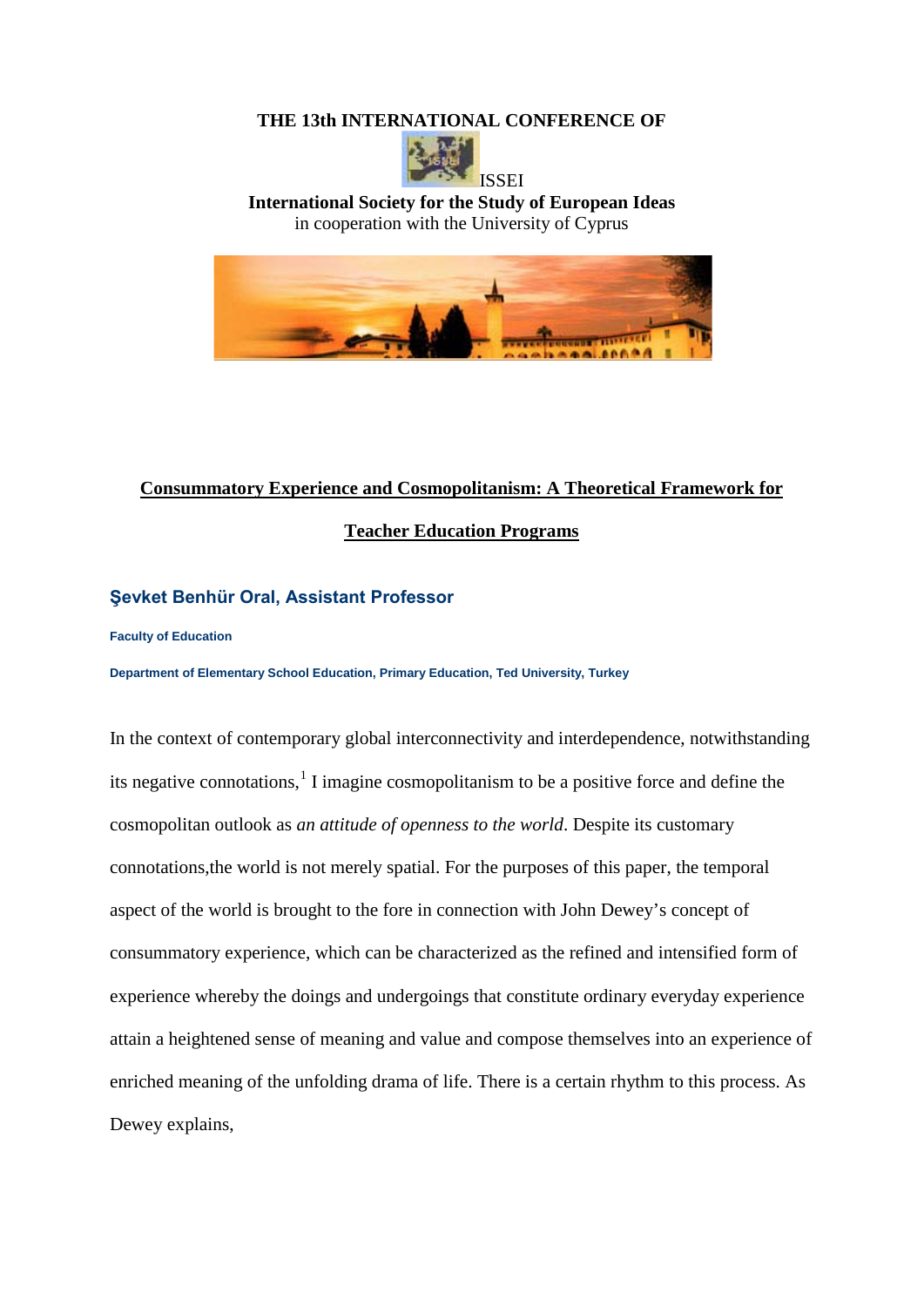life itself consists of phases in which the organism falls out of step with the march of surrounding things and then recovers unison with it. . . . in a growing life, the recovery is never mere return to a prior state, for it is enriched by the state of disparity and resistance through which it has successfully passed. . . Life grows when a temporary falling out is a transition to a more extensive balance of the energies of the organism with those of the conditions under which it lives.<sup>[2](#page-8-1)</sup>

Openness to the world is being fully open to the rhythm of experiencewith all its ups and downs and becoming conscious of how the phases of the process of integrationdisruption-reintegration at a more encompassing horizon of meaning are conjoined. The rhythm consists of a loss of integration with environment and eventual recovery of union with it so that one can go through a phase of disruption and conflict and come out having a sense of the meaning of the whole experience in such a way that when one looks back one feels a sense of fulfillment, a sense of consummation, a sense of growth. Being open to the world reveals the world to be a dynamic scene of the rhythm of experience.

The world needs to be understood temporally, and not spatially for the ensuing analysis to work. Therefore, I would like to define the world not as a place that houses the inhabitants and all the myriad things upon it but as the temporality of the present, which is always pregnant with possibilities of consummation.In order to unpack this cryptic statement and discuss how it is related to teacher education programs, I would like to start with Dewey's understanding of the relationship between education and human experience for it is through educative experience as Dewey understands it that a cosmopolitan attitude—an attitude of openness to the world—can provide a unifying vision and ground for teacher education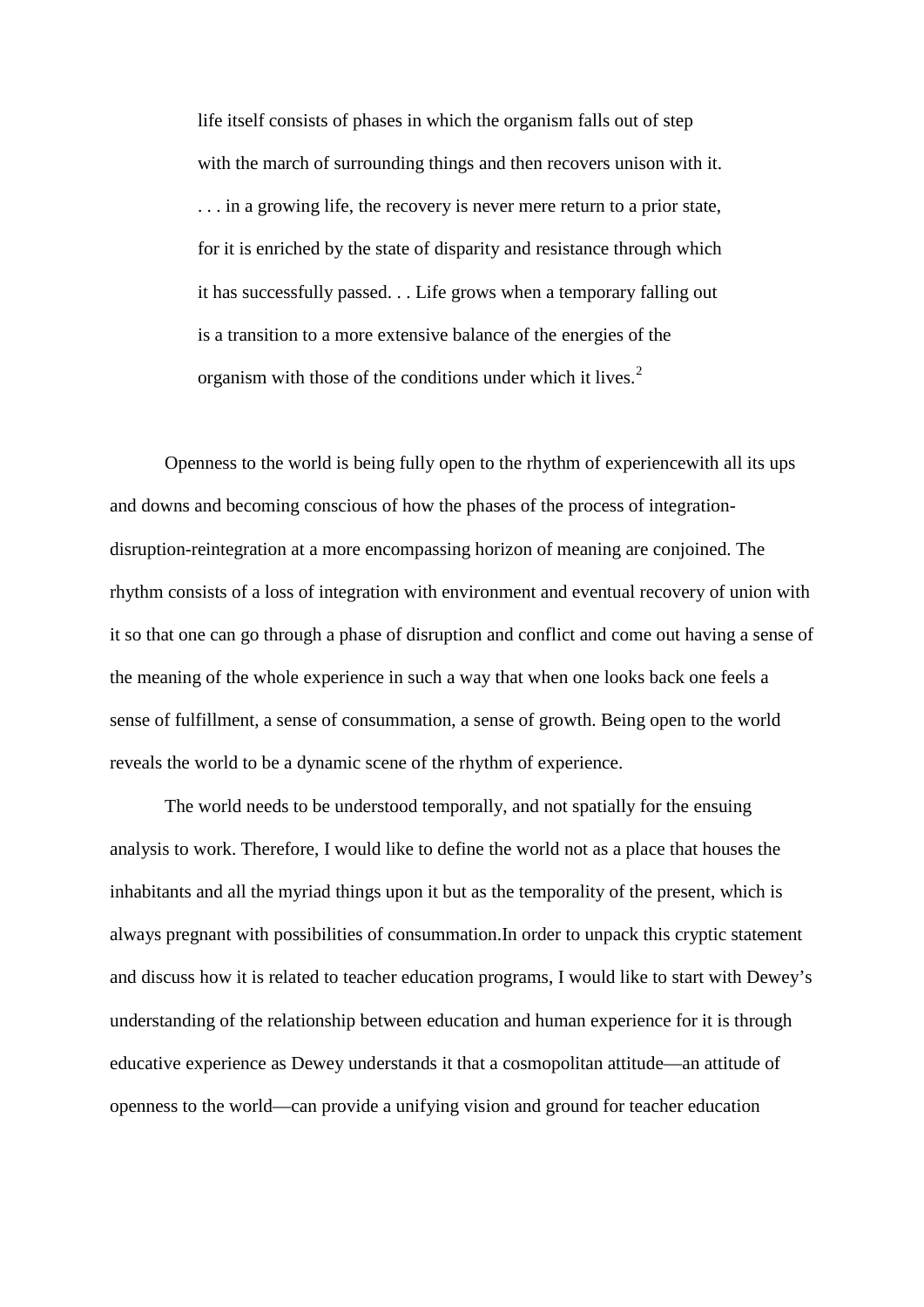programs to formulate novel curriculum principles to transform teacher education with an eye towards a more integral and dynamic understanding of the world we live in.

Dewey locates the problem of education *within* human experience and not as an aspect of human knowledge. For Dewey, educative experience cannot be reduced to a form of cognition, or to the merely cognitive phase of experience. In fact, exactly the opposite is true. The pursuit of knowledge ought to be contextualized within the larger issues of human meaning and value that unfold in an aleatory and dramatic world, where life is always a shifting balance of the precarious and the stable.<sup>[3](#page-8-2)</sup>Alexander remarks that "knowledge is only possible because we can respond to the world as a dramatically enacted project in which meanings and values can be won, lost, and shared."<sup>[4](#page-8-3)</sup> In parallel with Alexander's remarks, I argue that cosmopolitanism is about the ability to respond to genuine encounters with others in a world that is experienced as a locus of meaning, and this meaning dramatically unfolds undergoing the rhythm of experienceand is always open to new possibilities of fulfillment.

By connecting education with a more expansive and temporal notion of experience Dewey attempts to overcome the primary delusion of Western philosophy, which he terms "the intellectualist's fallacy" that treats all types of experience as ultimately a form of cognition. Experience on Dewey's account denotes a richly textured context of life within which individuals are dramatically engaged with the precarious conditions they face that are always open to disruption. Some of these conditions favor the flourishing of educative experiences, hence growth, whereas others obstruct it. For Dewey, the distinction between educative and mis-educative experiences is based on the *quality* of the experience which is had. Educative experiences are those "that live fruitfully and creatively in subsequent experiences."<sup>[5](#page-8-4)</sup> In other words, any experience that is educative creates conditions for growth in the present that also makes further growth in the future possible (without seeking a terminal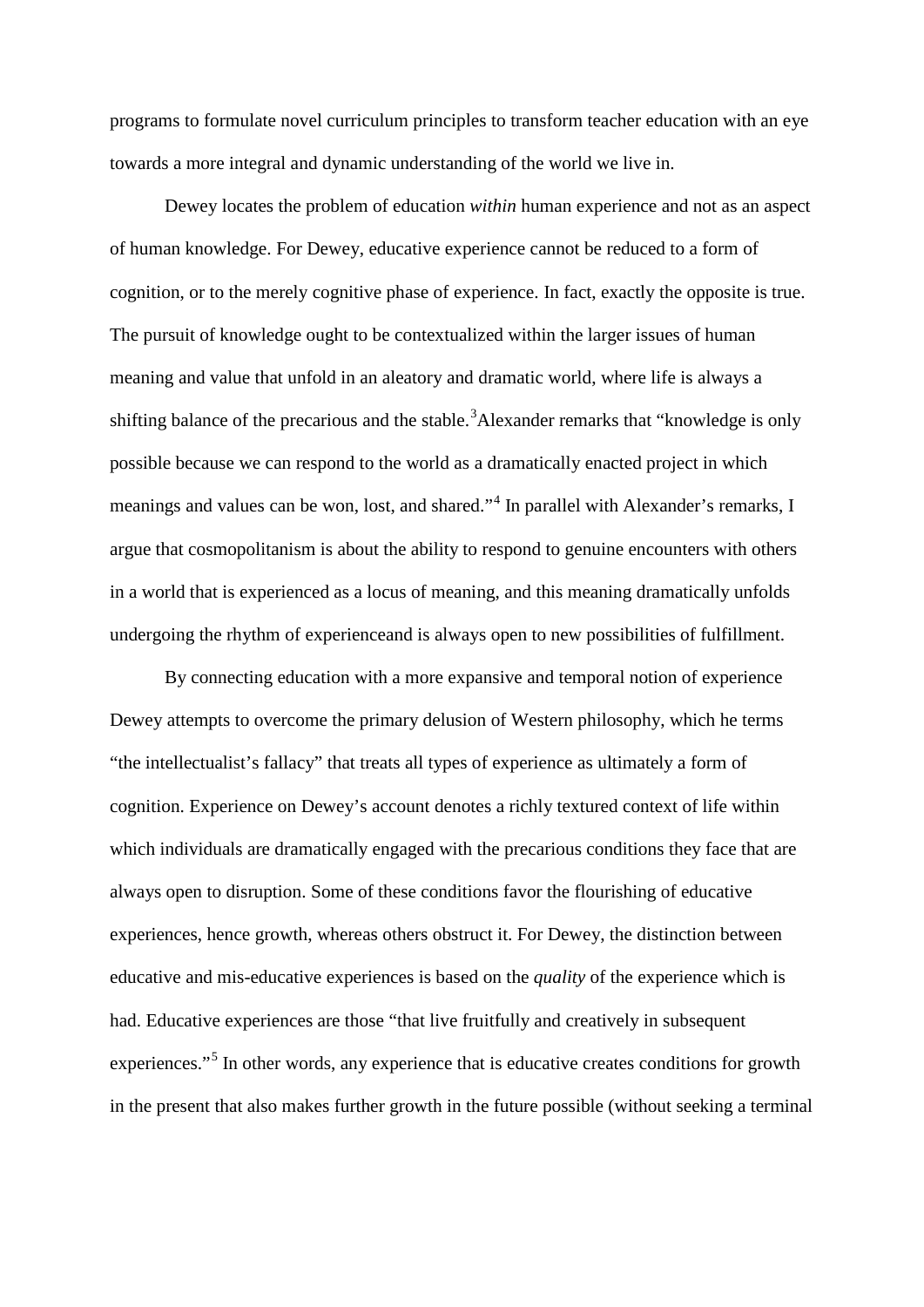point that culminates in atemporal bliss).<sup>[6](#page-8-5)</sup> Put differently, consummation rather than cessation is the goal of educative experience.

Education as growth is an ever-present and ever-expanding process; it does not culminate in a terminal point, where the precarious nature of the world is finally overcome and a state of unchanging equilibrium obtains. Educative experience creates conditions for further growth. Yet it does have a *telos*. The telos of educative experience, as Dewey particularly exposed in his mature phase, is *the aesthetic*. [7](#page-9-0) Aesthetic in this context denotes "the fundamental 'impulsion' (as Dewey calls it) of human beings to engage the world with a heightened sense of meaning and the realization of value."<sup>[8](#page-9-1)</sup> That is, educative experience constitutes a field where "the full meaning of each present experience" is extracted at each present time. This extraction process is not an exclusively cognitive process. Rather, it is pervaded by what I would like to call *the quality of openness to the temporality of the present*. The aesthetic dimension of experience, which, for Dewey, is the primary level of experience for it is experience in its unified wholeness, is disclosed when the quality of openness is at work. Educative experience, then, is experience when the aesthetic dimension is fully engaged based on the quality of openness to the temporality of the present.

Education as growth, in Dewey's view, is about wisdom as the project of human meaning. As is customarily done, it cannot be reduced to the project of human knowledge. The project of human knowledge does only make sense when it is situated within the project of human meaning. The project of human meaning is grounded in human experience. Human experience can be understood best as a temporal process. A temporal understanding of human experience is revealed when the aesthetic/consummatory dimension of human experience is engaged. The aesthetic/consummatory dimension of human experience is pervaded by quality, which is a temporal process and cannot be reduced to a form of cognition. Attuning to quality in its temporality, and, in particular, to what I would like to term the quality of openness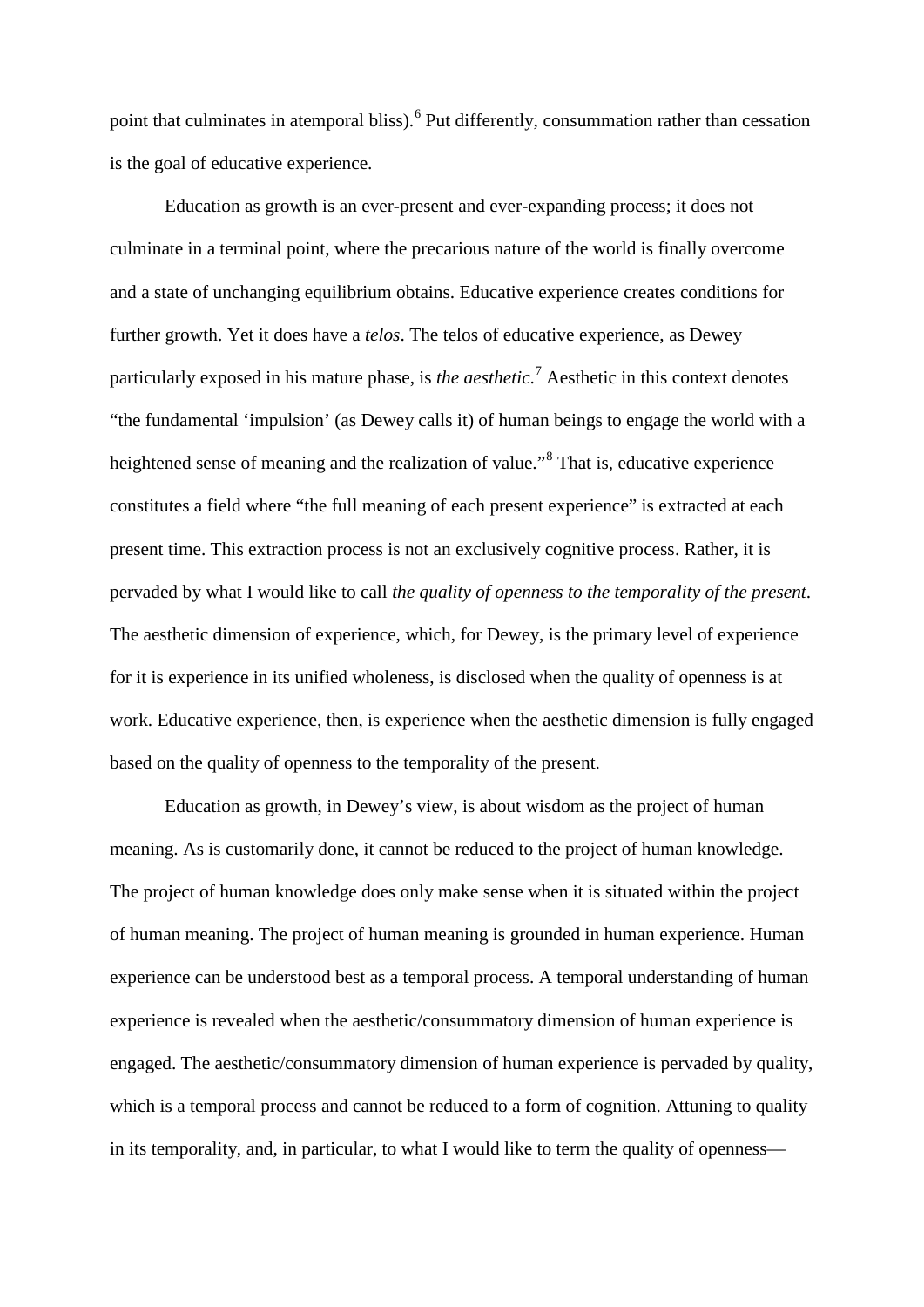attuning to the temporality of the present—is how we engage the aesthetic dimension of experience. Authentic teaching begins and ends within this mode of engagement.

In *Experience and Education*, Dewey states that

we always live at the time we live and not at some other time, and only by extracting at each present time the full meaning of each present experience are we prepared for doing the same thing in the future. . . . All this means that attentive care must be devoted to the conditions which give each present experience a worthwhile meaning.<sup>[9](#page-9-2)</sup>

I would like to bring out distinctly that "*extracting* at each present time the full meaning of each present experience" is not primarily a cognitive process. Dewey, especially in his later works, argues that it is an aesthetic and artistic process—a creative undertaking whereby worthwhile meanings are called into existence. The creative teacher opens up an environment where her students' "best possibilities" can be called into existence. Calling meanings into existence requires wisdom beyond knowledge—a wisdom that includes but transcends the explicitly cognitive phase of experience for the good we teachers passionately desire for our students cannot be seen as an accomplished fact. Rather, it is a possibility of human meaning and value. In other words, "extracting" is not exclusively a cognitive process that involves establishing relationships among actualized objects of knowledge. It is not about knowing per se. Rather, it is about attending (attuning) to the *quality* of present experience, which is always pregnant with novel possibilities and cannot be predetermined. This attunement is largely non-cognitive. Quality by virtue of its pervasiveness precedes and encompasses and situates cognition. It gives direction and purpose to the cognitive value of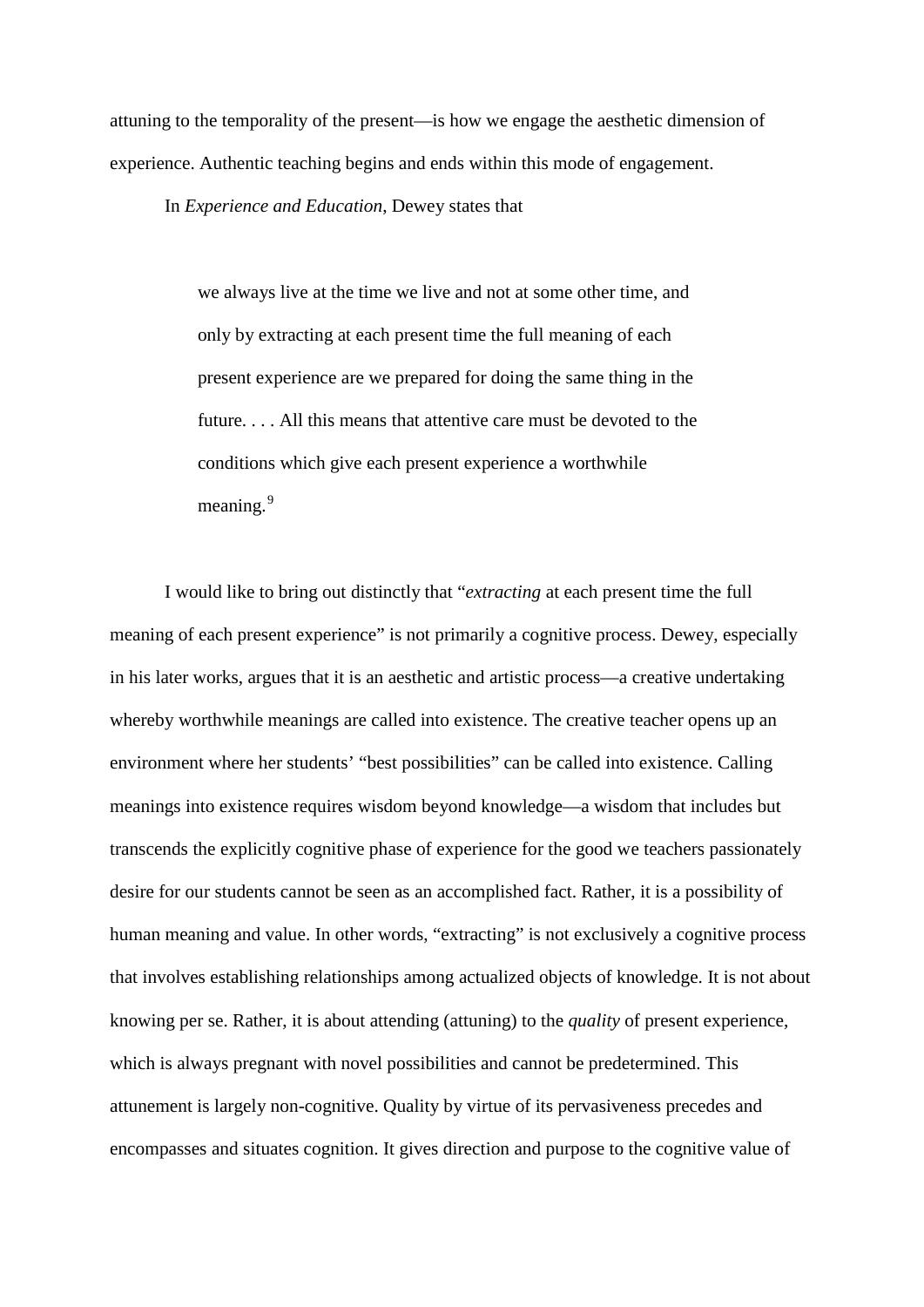experience. Being open to the temporality of the present is not a matter of knowing; rather, it is a matter of *feeling*. Rather than merely concentrating on the cognitive value of experience, we ought to concentrate on the unity and wholeness of experience, which is first and foremost disclosed in quality, feeling, experience as art, experience as openness to the temporality of the present. Experience is not a matter of knowing; it is a matter of meaning. Knowing is "instrumental" to meaning. Knowing is part of meaning, and not the other way around. Meaning is not given once and for all. It is not something spatial. Meaning is temporal. It unfolds over time going through disruptions and tensive moments, and if enough care is given has the possibility of being composed into a consummatory experience.

The topic of wisdom in today's conversation on education has come to be largely forgotten and at best trivialized and therefore needs to be reintroduced for it is the desire for a heightened sense of meaning by and for which education exists. The main purpose of education does not simply consist in transmitting organized "bodies of information and of skills that have been worked out in the past<sup> $10$ </sup> to the new generation. This conception of education leads essentially to a *static* understanding of that which is taught. In our late modern world where "change is the rule, not the exception,"<sup>[11](#page-9-4)</sup> a sense of radical meaninglessness and spiritual desiccation is increasingly felt since we are unable to orient ourselves in the flux of events. A society where ultimate reality is conceived of as fixed and where a correlative effort is made to comprehend that fixed reality as an object of knowledge no longer corresponds to the reality of the historical period we find ourselves in. An education system where "[that which is taught] is taught as a finished product, with little regard either to the ways in which it was originally built up or to changes that will surely occur in the future $"^{12}$  $"^{12}$  $"^{12}$  is no longer capable of calling into existence worthwhile meanings through the cultivation and deployment of which the desire for meaning in each individual's case is opened up and fulfilled.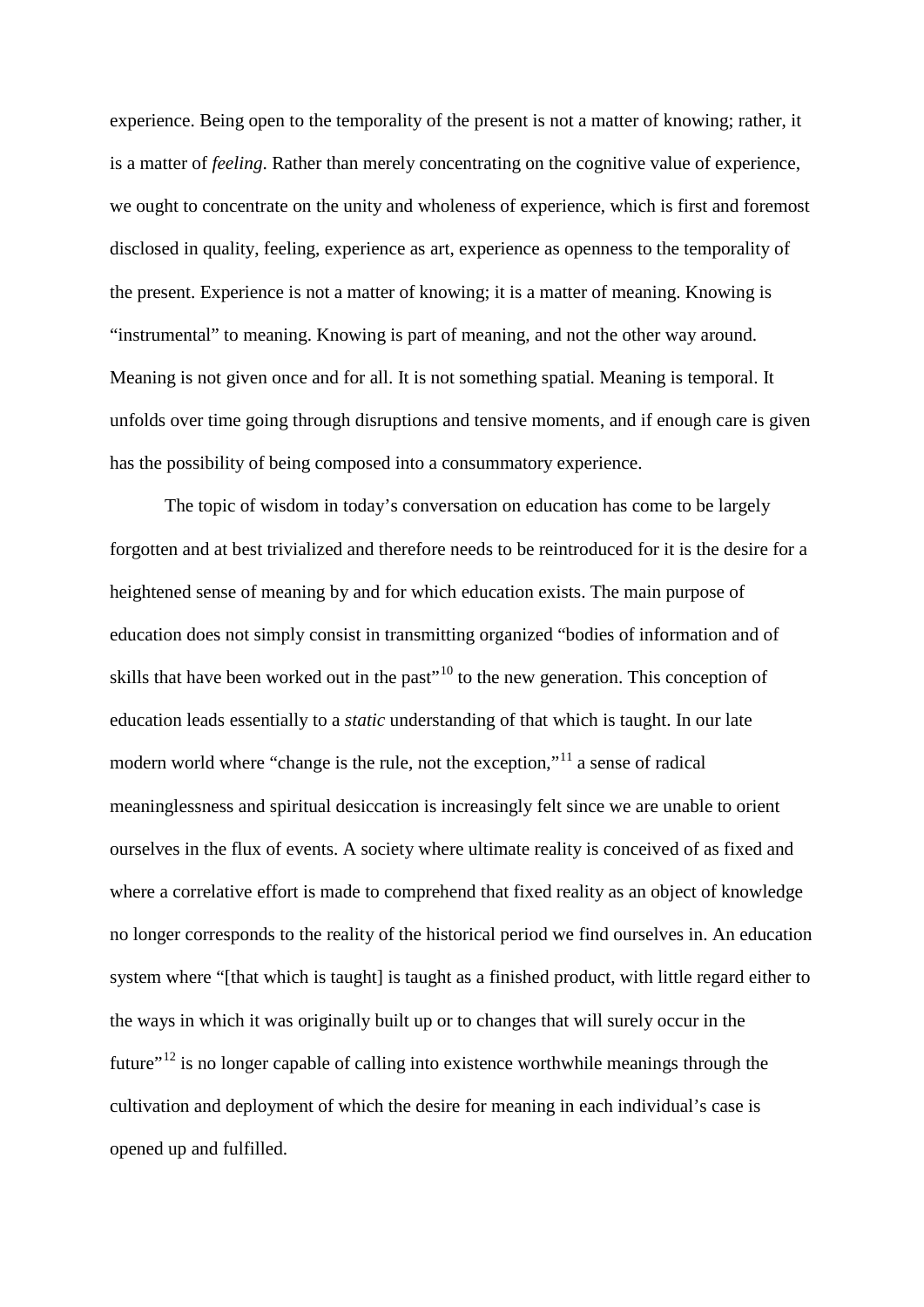Consummatory experience for Dewey takes place when worthwhile meanings are called into existence in a world which is a confounding mixture of the ambiguous and uncertain together with the uniform and regular. You cannot call worthwhile meanings into existence in a world that is either completely serene, transparent, and still, or completely out of whack. Meaningful experience materializes only in a world that is at once stable and precarious. When that happens,when meaning emerges through the rhythm of experience, I feel at home in the world despite its madness and complexities, or rather because of them. There is the feeling that I belong to the world and the world belongs to me. There is a sense of harmony and equilibrium for I respond to the world in such a way that I come to realize the organic connection between what I do and what happens to me. This is fulfilling.

The world is not constituted merely by spatial forms and therefore cannot be restricted to any form of provincial or cosmopolitan environment. It is this immense and immensely complex community of relationships that dramatically unfolds over time. To the extent that I can relate to this tensive drama, I am an integral part of it. I am witnessing it. I am participating in its madness and glory. And I am doing something about it. I am not indifferent to it. I respond to it. Education as wisdom is about experiencing the world in a consummatory fashion by being open to the possibilities in the present residing in the unfolding tensive drama, that is, life. It is about understanding the world in ever deeper and wider contexts and feeling at home in this crazy and sane world and having an ownership of it despite the pain and suffering.

A cosmopolitan outlook necessitates a sense of at-home-ness in the world understood temporally. Being at home in the world is not about being contented. Rather it is being open to the possibilities of the unfolding events in the present and having the courage to embrace the inevitable disruptions that are bound to happen as we open ourselves to the unpredictability of new encounters. Cosmopolitanism is about genuine encounters with others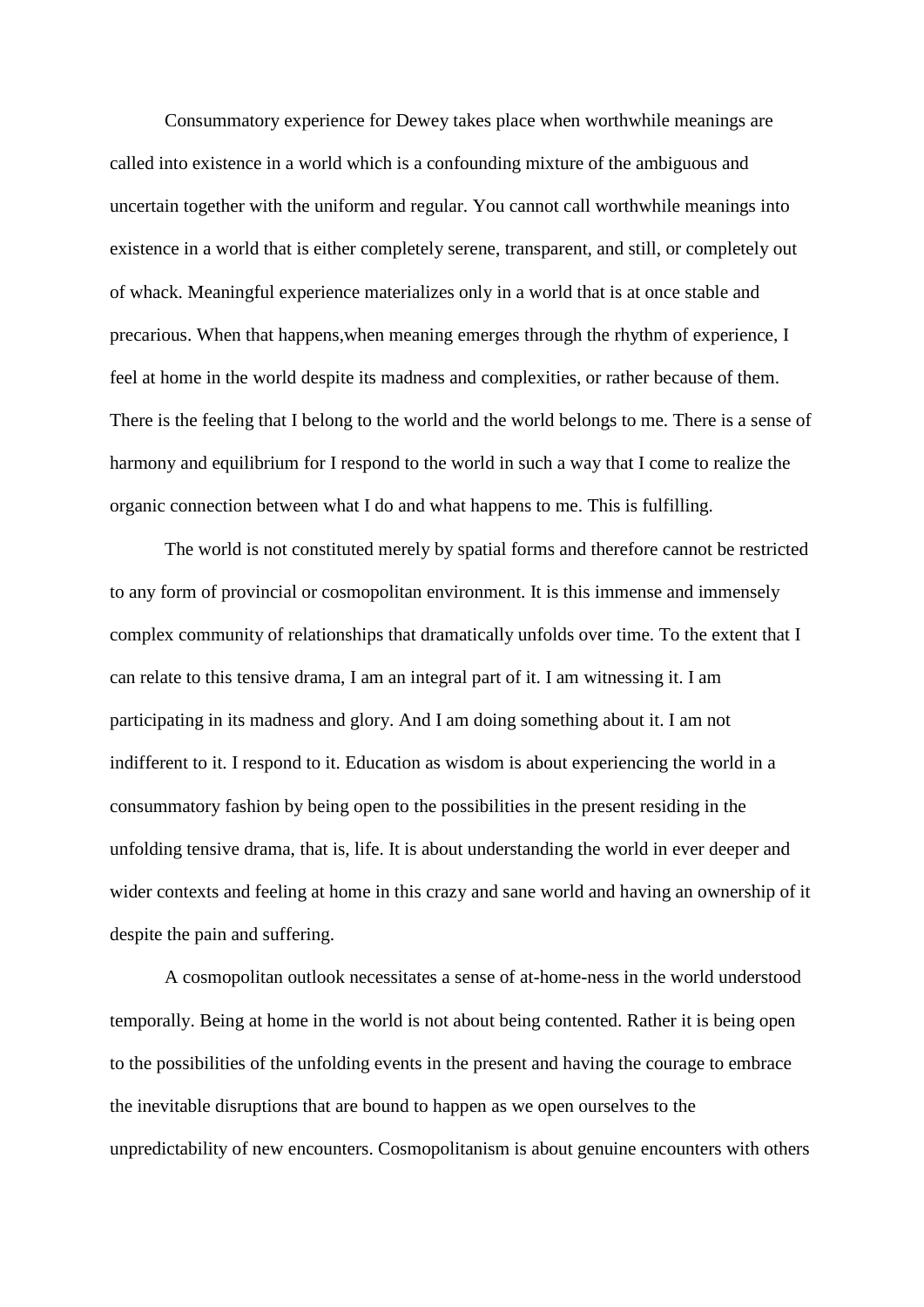in the present, which trigger a dramatic unfolding flow of events that might culminate in consummation, that is, growth, provided that we are open to the possibilities in the present. Cosmopolitanism is not pitting the local against the global. Cosmopolitanism is about experiencing the world as a temporal dramatic unfolding of meaning that holds the promise ofconsummation. It is not possible to have a sense of at-home-ness in the world unless the world is experienced in a consummatory fashion.

Education as growth, education as wisdom, education as consummatory experience, and education as attuning to the temporality of the present are different ways of pointing to the same ideal: the ideal of openness to the world whereby we are led to engage in critical, creative, and caring thinking<sup>13</sup>—consummation, in short—by exercising our ability to become more conscious of and make judgments about the aspects of our experience that have ethical, aesthetic, political, moral, and metaphysical meaning. Only through such engagement does the cosmopolitan pedagogical ideal of cultivating resistant, critical and reflective subjectivities become possible.<sup>[14](#page-9-7)</sup>

The implication for teacher education programs is that we should not focus too much on transmitting pedagogical knowledge, content knowledge, and pedagogical content knowledge for ultimately we cannot know—that is, we cannot know the Ultimate (even if we assume that it can be posited), for human experience is finite and existence is temporal. However, we can be ultimately open. We can be ultimately open to the present. This, I take to be the meaning of Dewey's "consummatory experience," being open to the experience of the world as a fulfillment of meaning and value. Education, and, in particular, teacher education is never merely about transmitting certain knowledge to students to be applied in real life. It is about creating conditions so that they can be ultimately open all throughout life.

## **Author Info**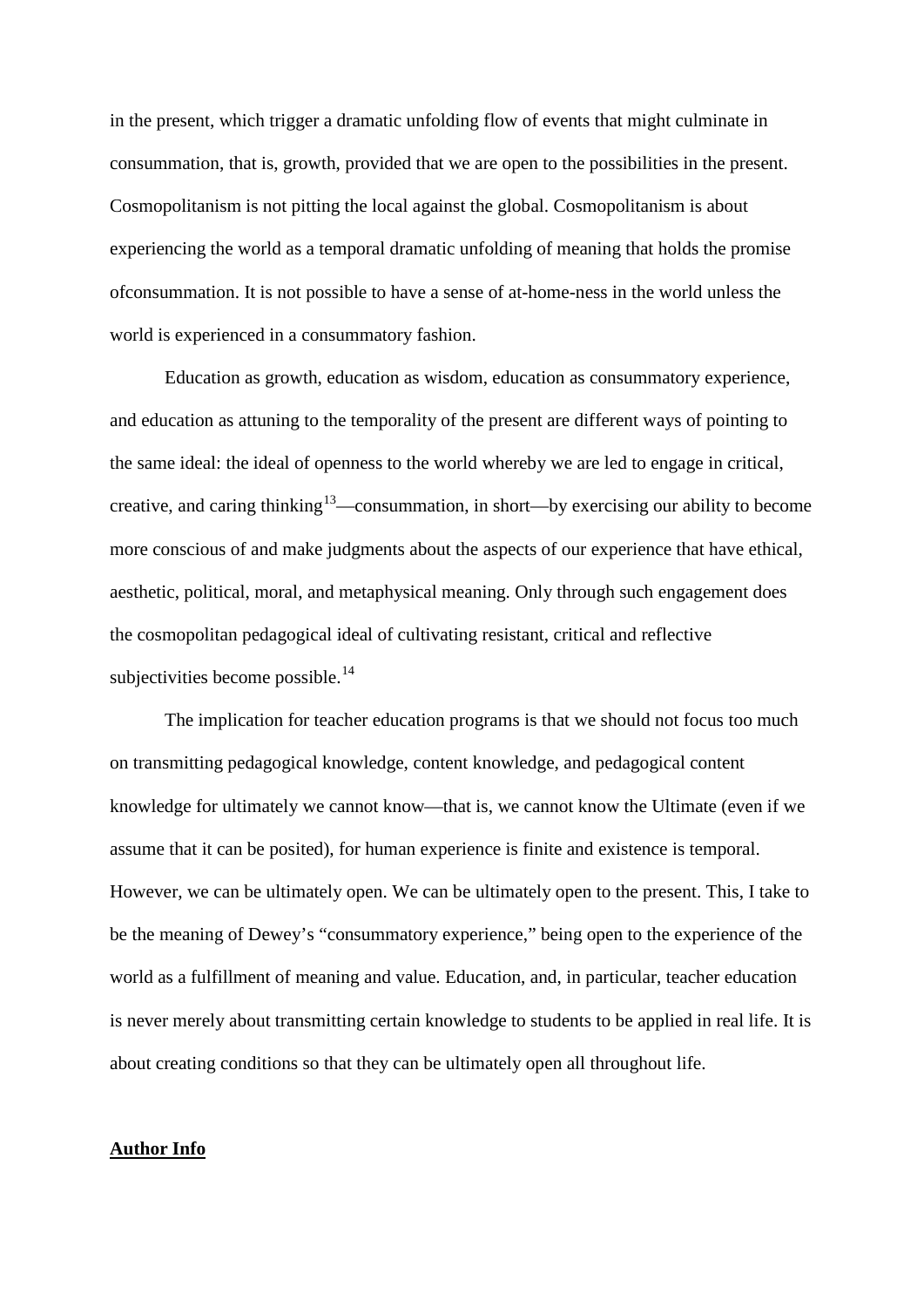SevketBenhur Oral TED University ZiyaGokalpCaddesi No: 48 06420, Kolej Cankaya Ankara - Turkey Email: [benhur.oral@tedu.edu.tr](mailto:benhur.oral@tedu.edu.tr)

- <span id="page-8-0"></span> 1 FazalRizvi, "Education and Its Cosmopolitan Possibilities" in "*Transforming learning in schools and communities: The remaking of education for a cosmopolitan society*," ed. Bob Lingard, Jon Nixon, and Stewart Ranson (London: Continuum International Publishing, 2009), 101-116.
	- Klas Roth and Nicolas C. Burbules,"Introduction: Cosmopolitan Identity and Education," *Educational Philosophy and Theory*, 43 (2011): 205-208.
- <span id="page-8-1"></span>2 JohnDewey, *The Later Works, 1925-1953: Vol. 10. Art as Experience*ed. Jo Ann Boydston, (Carbondale: Southern Illinois University Press, 1987), 22-23.

<span id="page-8-2"></span>3 JohnDewey, *The Later Works, 1925-1953: Vol. 1. Experience and Nature*, ed. Jo Ann Boydston, (Carbondale: Southern Illinois University Press, 1981), 18.

- <span id="page-8-3"></span>4 Thomas M. Alexander, *John Dewey's Theory of Art, Experience, and Nature: The Horizons of Feeling*(Albany, NY: State University of New York Press, 1987), xvii.
- <span id="page-8-4"></span><sup>5</sup>John Dewey, *The Later Works, 1925-1953: Vol. 13. Experience and Education*,ed. Jo Ann Boydston, (Carbondale: Southern Illinois University Press, 1988), 13.

<span id="page-8-5"></span> ${}^{6}$ In general, Deweyan pragmatism is averse to notions of the absolute. A state of non-temporal bliss such as experienced in altered states of conciousness or states of mystical union is not within the purview of the pragmatist analysis of the human condition.